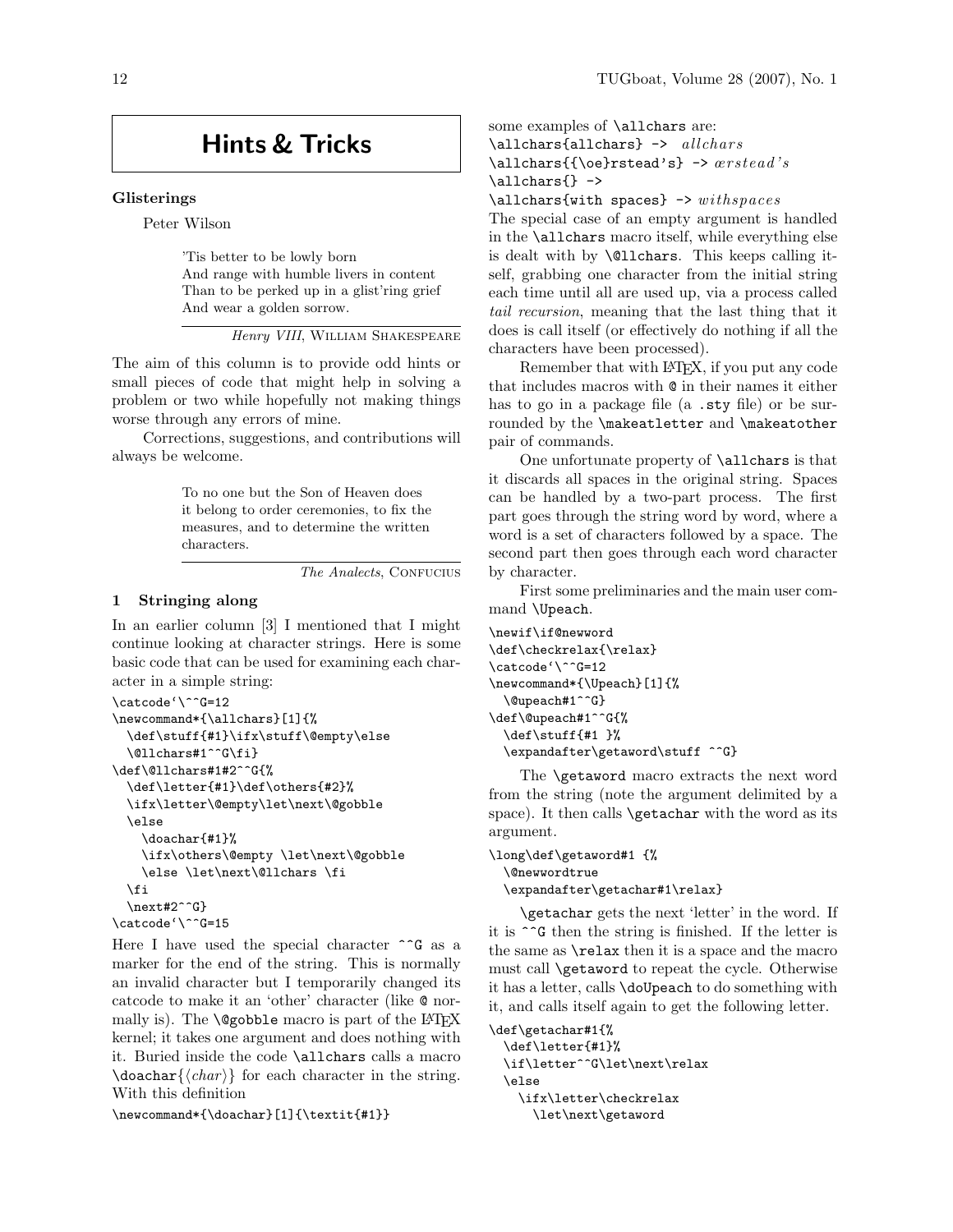```
\else
      \doUpeach{#1}%
      \let\next\getachar
    \fi
  \fi
  \next}
\catcode'\^^G=15
```
\getachar is another example of tail recursion.

The macro \doUpeach checks if a new word has just started. If so, it converts its argument into italic uppercase and sets \@newwordfalse. If its argument is not the first letter in a word it typesets it in a bold font. Of course this is not a realistic thing to do — it's merely to demonstrate that all the characters in the string have been examined.

```
\newcommand*{\doUpeach}[1]{%
 \if@newword
   \space\textit{\MakeUppercase{#1}}%
```

```
\@newwordfalse
\else \textbf{#1}\fi}
```
Here are a couple of examples: \Upeach{string with spaces} -> String With Spaces \Upeach{{\oe}rstead's rule} -> Œrstead's Rule

These macros work for simple strings but are likely to fail if there are accents or anything else to disturb the even tenor of simple characters. The earlier column [3] gave an indication of how such problems might be resolved. On the other hand, it could be a lot simpler and quicker to change the strings by hand using your normal text editor.

> Here we go loop de loop. Here we go loop de li. Here we go loop de loop On a Saturday night.

> > Loop de loop, JOHNNY THUNDER?

#### 2 Loops

There are occasions when you need to perform a repetitive action that does not involve string processing. TFX provides a  $\lozenge$  ...  $\boldsymbol{\cdot}$  repeat which can be useful in some circumstances. The general scheme is like this:

```
\loop
  <lots of useful commands>
\if<some condition>
  <more code>
\repeat
```
TEX processes the commands following the \loop and then performs the  $\iota$  if test (without any closing \fi). If the test is true T<sub>EX</sub> will then process the <more code> and start again with the first batch of commands. If the condition is false it will do whatever comes after the \repeat.

LATEX, among other internal facilities, provides a mechanism for going through a list of things that are separated by commas (like the option list for a class or package). This scheme looks like:

```
\@for\scratch:=<list>\do{%
```
<something with \scratch>}

where \scratch is some command name and <list> is a comma-separated list. It takes each element of the list in turn, defines \scratch as that element and then does whatever you tell it to do with it. This continues until the list is exhausted.

It is easier to see how these work with a real example. The following is a very stripped down version of some code from the memoir class [2]. It provides a means of putting a list of things into a tabular form without having to worry about signifying the end of each row. The command is:

 $\{with\}$ {\mumcols}}{\comma separated  $\langle list \rangle$ 

which will create a centered tabular form of overall width  $\langle width \rangle$  and  $\langle numcols \rangle$  columns, with the elements from  $\langle comm$  separated list) filling up the tabular row by row (i.e., left to right, top to bottom). I got the initial idea from  $TEX$  for the Impatient [1] which gave a TEX version, filling top to bottom and left to right.

First some counters and lengths, etc., that we need. Be warned, much of the code below you won't want to know about and I'm not going to try and explain it. In LAT<sub>EX</sub> this is the kind of stuff that is hidden within the tabular environment.

```
\newcount\CT@cols % number of cols
\newcount\@cellstogo % columns left
\newdimen\CT@col@width % column width
\newtoks\crtok
 \cctok = {\cr}
```
Now we can start on \fillrows itself, which takes three arguments — the overall width, the number of columns, and the list of entries. The first part sets up counters based on the number of columns.

```
\newcommand{\fillrows}[3]{\par\begingroup
  \CT@cols=#2\relax
  \@cellstogo=\CT@cols
```
The next bit defines code that will be called after each entry is put into the tabular; it will insert either a  $\&$  or the internal form of  $\setminus \setminus$ .

\def\@endcolactions{% \global\advance\@cellstogo\m@ne \ifnum\@cellstogo<\@ne \global\@cellstogo=\CT@cols \the\crtok